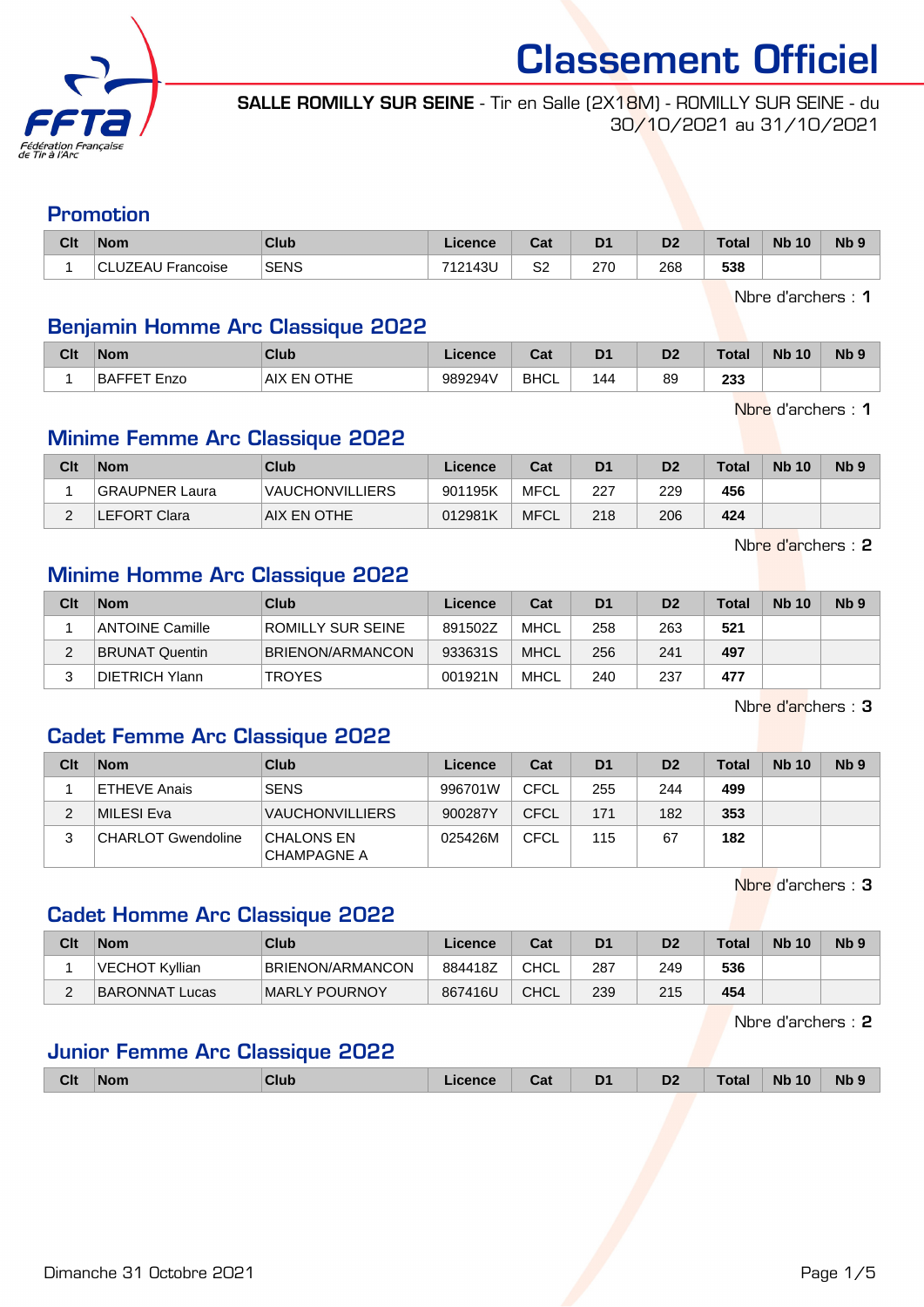

SALLE ROMILLY SUR SEINE - Tir en Salle (2X18M) - ROMILLY SUR SEINE - du 30/10/2021 au 31/10/2021

#### Junior Femme Arc Classique 2022 (Suite)

| Clt | <b>Nom</b>                 | Club                          | Licence | Cat         | D <sub>1</sub> | D <sub>2</sub> | Total | <b>Nb 10</b> | N <sub>b</sub> <sub>9</sub> |
|-----|----------------------------|-------------------------------|---------|-------------|----------------|----------------|-------|--------------|-----------------------------|
|     | ElEonore<br><b>NIVELET</b> | VENDEUVRE SUR<br><b>BARSE</b> | 970000Y | <b>JFCL</b> | 41             | 203            | 344   |              |                             |

Nbre d'archers : 1

# Senior 1 Femme Arc Classique 2022

| Clt | <b>Nom</b>          | Club          | Licence | ີ້<br>⊍⊿              | D <sub>1</sub> | n <sub>o</sub> | Total     | <b>Nb 10</b> | N <sub>b</sub> <sub>9</sub> |
|-----|---------------------|---------------|---------|-----------------------|----------------|----------------|-----------|--------------|-----------------------------|
|     | _eslie<br>'AUGUSTYN | <b>TDOVES</b> | 662551P | SIECL.<br>◡∟<br>ا ا ت | 236            | 235            | 17/<br>47 |              |                             |

Nbre d'archers : 1

# Senior 1 Homme Arc Classique 2022

| Clt | <b>Nom</b>                  | Club                                      | Licence | Cat                | D <sub>1</sub> | D <sub>2</sub> | Total | <b>Nb 10</b> | Nb <sub>9</sub> |
|-----|-----------------------------|-------------------------------------------|---------|--------------------|----------------|----------------|-------|--------------|-----------------|
|     | <b>JOLIFF Quentin</b>       | <b>CHALONS EN</b><br><b>CHAMPAGNE 1ER</b> | 750168A | S <sub>1</sub> HCL | 264            | 269            | 533   |              |                 |
| 2   | <b>PONTAILLER Hyacinthe</b> | <b>CHALONS EN</b><br><b>CHAMPAGNE A</b>   | 713360S | S <sub>1</sub> HCL | 265            | 220            | 485   |              |                 |
| 3   | <b>FRATH Matthieu</b>       | <b>VENDEUVRE SUR</b><br><b>BARSE</b>      | 453141V | S <sub>1</sub> HCL | 212            | 198            | 410   |              |                 |

Nbre d'archers : 3

## Senior 2 Femme Arc Classique 2022

| Clt            | <b>Nom</b>               | <b>Club</b>                             | <b>Licence</b> | Cat                | D <sub>1</sub> | D <sub>2</sub> | <b>Total</b> | <b>Nb 10</b> | Nb <sub>9</sub> |
|----------------|--------------------------|-----------------------------------------|----------------|--------------------|----------------|----------------|--------------|--------------|-----------------|
|                | ROZEC-POIROT Sandra      | AIX EN OTHE                             | 833045J        | S <sub>2</sub> FCL | 245            | 253            | 498          |              |                 |
| $\overline{2}$ | PEMJEAN AngÉlique        | <b>CHALONS EN</b><br><b>CHAMPAGNE A</b> | 012039L        | S <sub>2</sub> FCL | 240            | 232            | 472          |              |                 |
| 3              | <b>SCHMIDT Cindy</b>     | <b>BRIENNE LE CHATEAU</b>               | 952737J        | S <sub>2</sub> FCL | 240            | 230            | 470          |              |                 |
| 4              | <b>GAUTHEY Astrid</b>    | <b>ROMILLY SUR SEINE</b>                | 884931G        | S <sub>2</sub> FCL | 210            | 220            | 430          |              |                 |
| 5              | <b>HERY Agnes</b>        | <b>CHAOURCE</b>                         | 742937R        | S <sub>2</sub> FCL | 191            | 224            | 415          |              |                 |
| 6              | PONSARD Stephanie        | ROMILLY SUR SEINE                       | 867422A        | S <sub>2</sub> FCL | 160            | 159            | 319          |              |                 |
| 7              | <b>CHOLLET Christine</b> | BRIENON/ARMANCON                        | 934715V        | S <sub>2</sub> FCL | 154            | 160            | 314          |              |                 |
| 8              | <b>GICQUEL Valerie</b>   | BRIENNE LE CHATEAU                      | 976312J        | S <sub>2</sub> FCL | 149            | 145            | 294          |              |                 |
| 9              | <b>HUET Martine</b>      | <b>TROYES</b>                           | 931241U        | S <sub>2</sub> FCL | 139            | 142            | 281          |              |                 |
| 10             | LEFORT Emilie            | AIX EN OTHE                             | 019106T        | S <sub>2</sub> FCL | 86             | 104            | 190          |              |                 |

Nbre d'archers : 10

# Senior 2 Homme Arc Classique 2022

| Clt | <b>Nom</b>              | <b>Club</b>           | Licence | Cat                | D <sub>1</sub> | D <sub>2</sub> | <b>Total</b> | <b>Nb 10</b> | N <sub>b</sub> <sub>9</sub> |
|-----|-------------------------|-----------------------|---------|--------------------|----------------|----------------|--------------|--------------|-----------------------------|
|     | GICQUEL Philippe        | BRIENNE LE CHATEAU    | 830839L | S <sub>2</sub> HCL | 239            | 239            | 478          |              |                             |
|     | PEROTIN Cedric          | <b>PROVINS</b>        | 016681G | S <sub>2</sub> HCL | 224            | 241            | 465          |              |                             |
|     | <b>TALLEMET Olivier</b> | <b>ARCIS SUR AUBE</b> | 802603V | S <sub>2</sub> HCL | 232            | 217            | 449          |              |                             |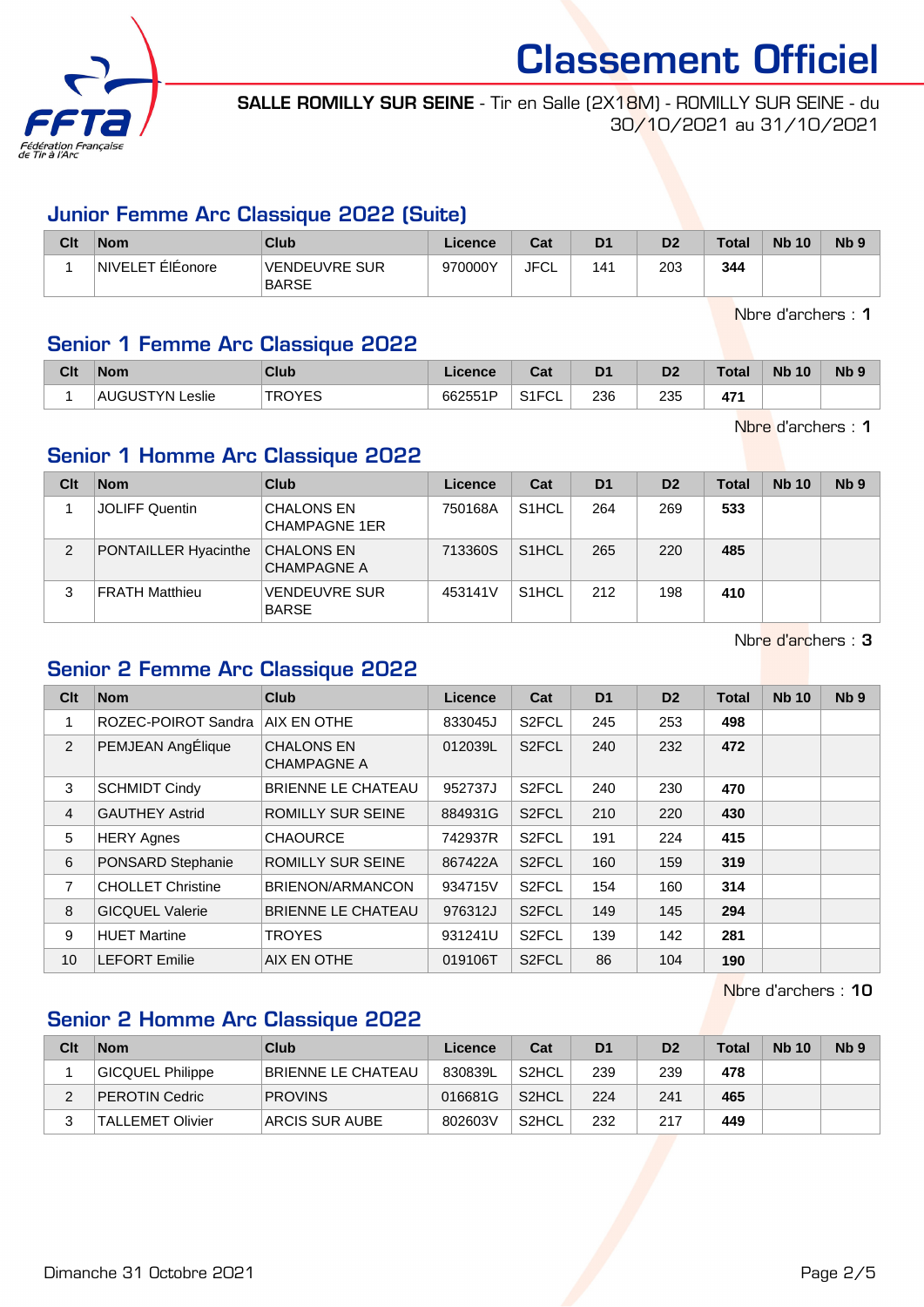

SALLE ROMILLY SUR SEINE - Tir en Salle (2X18M) - ROMILLY SUR SEINE - du 30/10/2021 au 31/10/2021

# Senior 2 Homme Arc Classique 2022 (Suite)

| Clt | <b>Nom</b>               | Club           | Licence | Cat                | D <sub>1</sub> | D <sub>2</sub> | <b>Total</b> | <b>Nb 10</b> | Nb <sub>9</sub> |
|-----|--------------------------|----------------|---------|--------------------|----------------|----------------|--------------|--------------|-----------------|
|     | ETHEVE Bruno             | <b>SENS</b>    | 996700V | S <sub>2</sub> HCL | 225            | 220            | 445          |              |                 |
| 5   | <b>DUTOIT Eric</b>       | <b>PROVINS</b> | 971018E | S <sub>2</sub> HCL | 177            | 176            | 353          |              |                 |
| 6   | <b>LANNOIS Thierry</b>   | <b>PROVINS</b> | 975163K | S <sub>2</sub> HCL | 168            | 171            | 339          |              |                 |
|     | <b>LEFORT Christophe</b> | AIX EN OTHE    | 019105S | S <sub>2</sub> HCL | 151            | 124            | 275          |              |                 |

Nbre d'archers : 7

# Senior 3 Homme Arc Classique 2022

| Clt | <b>Nom</b>               | Club                 | Licence | Cat   | D <sub>1</sub> | D <sub>2</sub> | <b>Total</b> | <b>Nb 10</b> | Nb <sub>9</sub> |
|-----|--------------------------|----------------------|---------|-------|----------------|----------------|--------------|--------------|-----------------|
|     | <b>VIALETAY Philippe</b> | <b>FONTAINEBLEAU</b> | 265922W | S3HCL | 253            | 227            | 480          |              |                 |
| ົ   | <b>HERY Gilles</b>       | <b>CHAOURCE</b>      | 628855N | S3HCL | 221            | 238            | 459          |              |                 |
| 2   | MICHAUD Alain            | ARCIS SUR AUBE       | 440111G | S3HCL | 198            | 193            | 391          |              |                 |

Nbre d'archers : 3

### Cadet Homme Arc à Poulies 2022

| Clt | Nom                          | Club                                      | Licence | ◠ឹ៶<br>ual | D1                | D2  | Total | <b>Nb</b><br>10 | N <sub>b</sub> <sub>9</sub> |
|-----|------------------------------|-------------------------------------------|---------|------------|-------------------|-----|-------|-----------------|-----------------------------|
|     | <b>WIESENER Ede</b><br>Edenn | ' POURNOY<br><b>MARL</b><br>$\mathcal{L}$ | 906597G | CHCO       | 271<br>$\epsilon$ | 269 | 540   |                 |                             |

Nbre d'archers : 1

#### Senior 1 Femme Arc à Poulies 2022

| Clt | <b>Nom</b>            | Club           | Licence | Cat                | D <sub>1</sub> | D <sub>2</sub> | Total | <b>Nb 10</b> | Nb <sub>9</sub> |
|-----|-----------------------|----------------|---------|--------------------|----------------|----------------|-------|--------------|-----------------|
|     | BERCHER Celine        | MARLY POURNOY  | 295633R | S <sub>1</sub> FCO | 282            | 283            | 565   |              |                 |
|     | <b>TOURBIN Celine</b> | MARLY POURNOY  | 909515D | S <sub>1</sub> FCO | 280            | 265            | 545   |              |                 |
| J   | <b>HENRION Sophie</b> | <b>EPERNAY</b> | 447487Z | S <sub>1</sub> FCO | 258            | 266            | 524   |              |                 |

Nbre d'archers : 3

## Senior 2 Femme Arc à Poulies 2022

| Clt | Nom                | Club                             | Licence | Cat                | D1  | D <sub>2</sub> | Total | <b>Nb 10</b> | N <sub>b</sub> <sub>9</sub> |
|-----|--------------------|----------------------------------|---------|--------------------|-----|----------------|-------|--------------|-----------------------------|
|     | KASZUBA Malgorzata | MAIZIERES GDE<br><b>PAROISSE</b> | 867406H | S <sub>2</sub> FCO | 275 | 274            | 549   |              |                             |

Nbre d'archers : 1

# Senior 2 Homme Arc à Poulies 2022

| Clt | <b>Nom</b>                       | Club                       | Licence | Cat                             | D <sub>1</sub> | D <sub>2</sub> | Total | <b>Nb 10</b> | Nb <sub>9</sub> |
|-----|----------------------------------|----------------------------|---------|---------------------------------|----------------|----------------|-------|--------------|-----------------|
|     | <b>REGNIER Jean</b><br>Sebastien | <b>ROMILLY SUR SEINE</b>   | 092521S | S <sub>2</sub> HCO              | 281            | 283            | 564   | 25           | 34              |
| 2   | <b>CHRIST Cyril</b>              | <b>BAR SUR SEINE</b>       | 349163A | S <sub>2</sub> H <sub>C</sub> O | 281            | 283            | 564   | 25           | 34              |
| 3   | <b>DIETRICH Jonathan</b>         | <b>TROYES</b>              | 862917D | S <sub>2</sub> H <sub>CO</sub>  | 279            | 285            | 564   | 24           | 36              |
| 4   | <b>BARONNAT Cedric</b>           | <b>MARLY POURNOY</b>       | 441809C | S <sub>2</sub> H <sub>CO</sub>  | 279            | 282            | 561   |              |                 |
| 5   | <b>PRUNIER Patrick</b>           | <b>VILLE SOUS LA FERTE</b> | 727838D | S <sub>2</sub> HCO              | 275            | 276            | 551   |              |                 |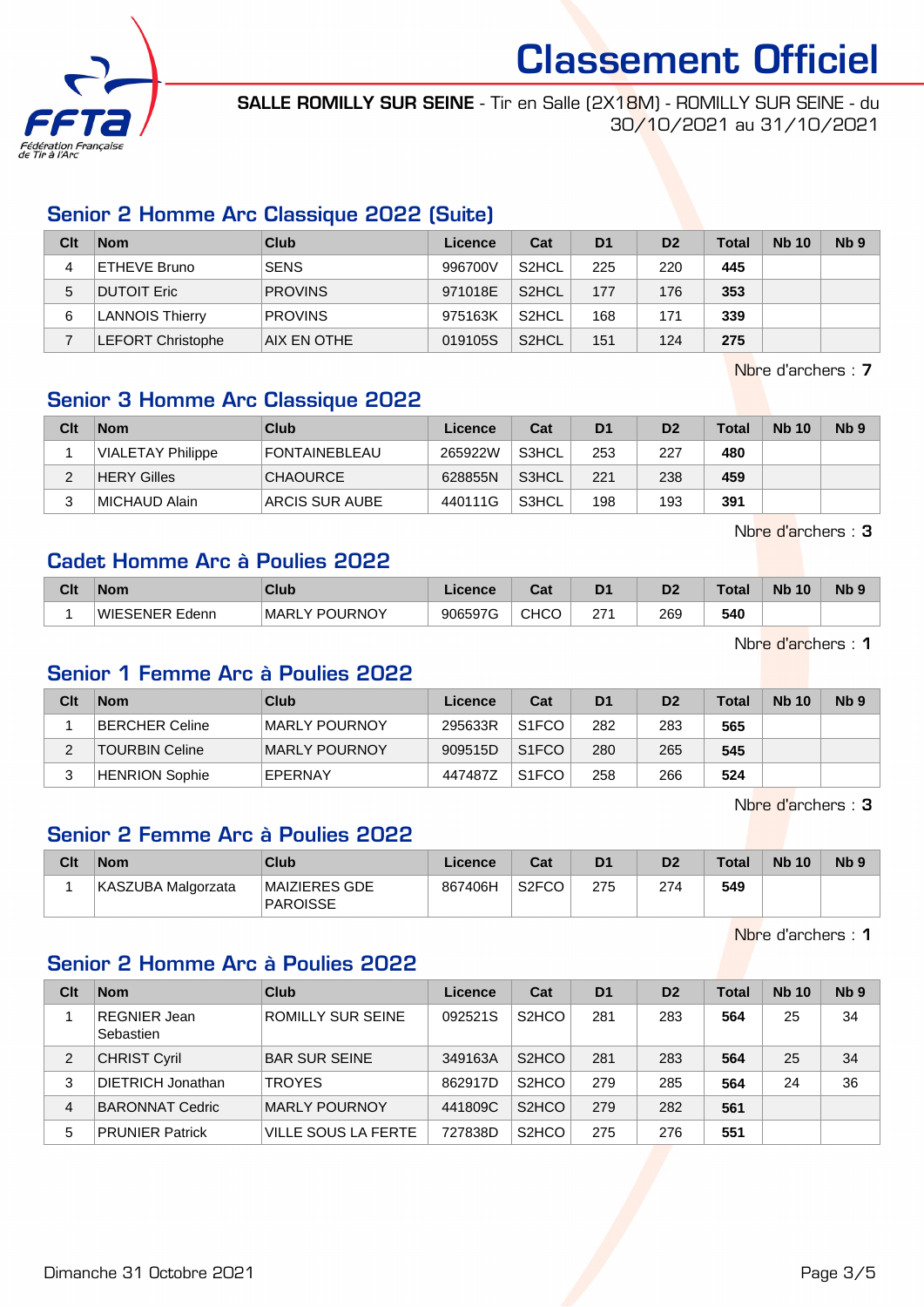

SALLE ROMILLY SUR SEINE - Tir en Salle (2X18M) - ROMILLY SUR SEINE - du 30/10/2021 au 31/10/2021

# Senior 2 Homme Arc à Poulies 2022 (Suite)

| Clt | <b>Nom</b>              | Club                                    | Licence | Cat                | D <sub>1</sub> | D <sub>2</sub> | Total | <b>Nb 10</b> | Nb <sub>9</sub> |
|-----|-------------------------|-----------------------------------------|---------|--------------------|----------------|----------------|-------|--------------|-----------------|
| 6   | <b>WIESENER David</b>   | <b>MARLY POURNOY</b>                    | 905409R | S <sub>2</sub> HCO | 288            | 261            | 549   |              |                 |
| 7   | <b>MANAIA Victor</b>    | <b>TROYES</b>                           | 971882U | S <sub>2</sub> HCO | 276            | 267            | 543   |              |                 |
| 8   | <b>BRIQUET Eric</b>     | <b>NANGIS</b>                           | 993686U | S <sub>2</sub> HCO | 269            | 272            | 541   |              |                 |
| 9   | <b>MALATTIA Herve</b>   | <b>NANGIS</b>                           | 726754A | S <sub>2</sub> HCO | 275            | 265            | 540   |              |                 |
| 10  | CHARLOT CÉdric          | <b>CHALONS EN</b><br><b>CHAMPAGNE A</b> | 025507A | S <sub>2</sub> HCO | 252            | 258            | 510   |              |                 |
| 11  | <b>PARTHUISOT Alain</b> | <b>BRIENNE LE CHATEAU</b>               | 096750N | S <sub>2</sub> HCO | 221            | 212            | 433   |              |                 |
| 12  | <b>FOURNIER Patrice</b> | CHATEAU THIERRY                         | 015868Y | S <sub>2</sub> HCO | 220            | 185            | 405   |              |                 |

Nbre d'archers : 12

### Senior 3 Femme Arc à Poulies 2022

| Clt | Nom              | Club                | ∟icence | $R_{\rm{min}}$<br>⊍aι | D <sub>1</sub> | D <sub>2</sub> | Total | <b>Nb 10</b> | N <sub>b</sub> 9 |
|-----|------------------|---------------------|---------|-----------------------|----------------|----------------|-------|--------------|------------------|
|     | _EFEVRE Francine | VILLE SOUS LA FERTE | 292493C | S3FCO                 | 271            | 283            | 554   |              |                  |

Nbre d'archers : 1

#### Senior 3 Homme Arc à Poulies 2022

| Clt            | <b>Nom</b>               | Club                       | Licence | Cat   | D <sub>1</sub> | D <sub>2</sub> | Total | <b>Nb 10</b> | Nb <sub>9</sub> |
|----------------|--------------------------|----------------------------|---------|-------|----------------|----------------|-------|--------------|-----------------|
|                | LEFEVRE Jeanluc          | <b>VILLE SOUS LA FERTE</b> | 292494D | S3HCO | 280            | 276            | 556   |              |                 |
| 2              | <b>CHRIST Jacky</b>      | <b>BAR SUR SEINE</b>       | 323217Y | S3HCO | 271            | 259            | 530   |              |                 |
| 3              | <b>MORIZOT Marcel</b>    | <b>CHAOURCE</b>            | 292213Y | S3HCO | 264            | 264            | 528   |              |                 |
| $\overline{4}$ | <b>ESPESO Andre</b>      | <b>PROVINS</b>             | 339667D | S3HCO | 270            | 256            | 526   |              |                 |
| 5              | <b>VALENTI Dominique</b> | <b>BOIS LE ROI</b>         | 934180N | S3HCO | 260            | 262            | 522   |              |                 |
| 6              | CHOLLET Jean             | BRIENON/ARMANCON           | 934504R | S3HCO | 238            | 259            | 497   |              |                 |
|                | <b>PICARD Patrick</b>    | <b>PROVINS</b>             | 332608F | S3HCO | 86             | 119            | 205   |              |                 |

Nbre d'archers : 7

# Cadet Femme Bare Bow 2022

| Clt | <b>Nom</b>          | Club                                            | Licence | <b>Take</b><br>ual | D <sub>1</sub> | D <sub>2</sub> | Total | <b>Nb</b><br>10 | N <sub>b</sub> <sub>9</sub> |
|-----|---------------------|-------------------------------------------------|---------|--------------------|----------------|----------------|-------|-----------------|-----------------------------|
|     | <b>ZAVOL</b><br>∟ou | <b>ROMIL</b><br><b>SEINE</b><br><b>SUR</b><br>v | 828983L | <b>CFBB</b><br>ا ب | 198            | 182            | 380   |                 |                             |

Nbre d'archers : 1

#### Adultes Femme Bare Bow 2022

| Clt      | <b>Nom</b>      | Club           | Licence | Cat                | D <sub>1</sub> | D <sub>2</sub> | Total | <b>Nb 10</b> | N <sub>b</sub> <sub>9</sub> |
|----------|-----------------|----------------|---------|--------------------|----------------|----------------|-------|--------------|-----------------------------|
|          | ∟EGRAIN Annabel | <b>NANGIS</b>  | 799133Y | S <sub>2</sub> FBB | 228            | 225            | 453   |              |                             |
| <u>_</u> | GHAYE Pascale   | <b>PROVINS</b> | 967168V | S <sub>2</sub> FBB | 147            | 121            | 268   |              |                             |

Nbre d'archers : 2

#### Adultes Homme Bare Bow 2022

|  | <b>Clt</b> | <b>Nom</b> | Club | icence | . .<br>ud | D <sub>1</sub><br>- | D <sub>2</sub> | Total | <b>Nb 10</b> | <b>Nb</b> |
|--|------------|------------|------|--------|-----------|---------------------|----------------|-------|--------------|-----------|
|--|------------|------------|------|--------|-----------|---------------------|----------------|-------|--------------|-----------|